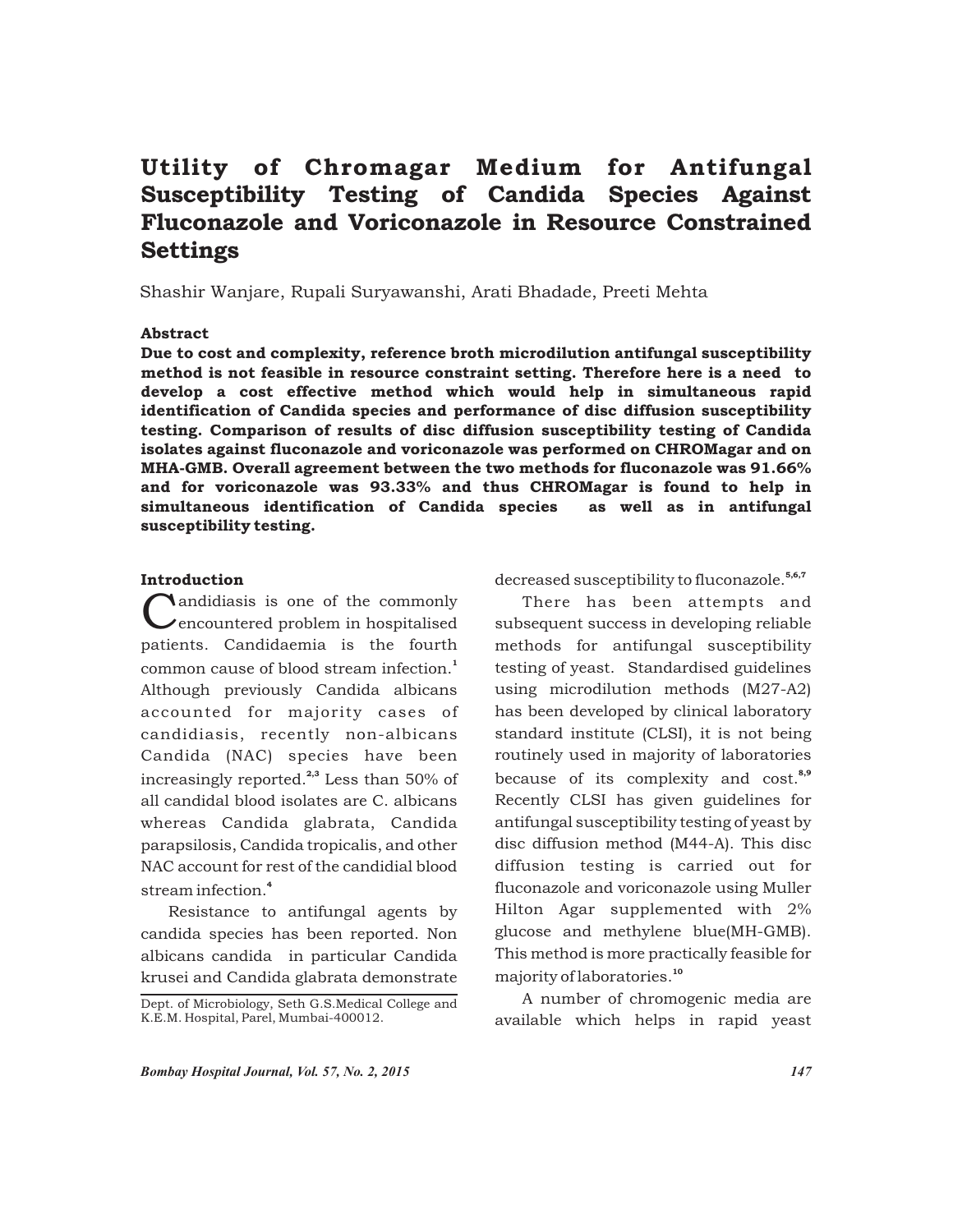identification. These chromogenic media work on principle of reaction of chromogenic substrates with enzymes secreted by yeast producing colonies with various pigmentations. Colours of colonies are species specific thus allowing identification of organisms to the species level.<sup>11, 12, 13</sup>

Keeping in mind the emerging resistance among Candida species, it is but obvious for laboratories to perform the antifungal susceptibility testing of Candida species for timely treatment. In resource constrained settings, where laboratories cannot perform broth microdilution susceptibility method, disc diffusion is most feasible method for antifungal susceptibility testing of Candida species.<sup>14</sup>

However routine identification of Candida species and then performing disc diffusion testing in laboratories is time consuming. This results in delay in reporting of results to clinicians.

Therefore, there is need to develop the method which helps in simultaneous rapid identification of Candida species and performance of disc diffusion susceptibility testing which generates the result in timely manner.

With this aim, a prospective study was undertaken to perform disc diffusion susceptibility testing directly on CHROMagar and compare its results with antifungal susceptibility on MHA-GMB to assess the usefulness of CHROMagar for simultaneous identification and determination of antifungal susceptibility of Candida species to fluconazole and voriconazole.

## Material and Methods

60 isolates of Candida species from blood culture were subjected to

- 1. Identification as per standard protocol and then disc diffusion antifungal susceptibility on MHA with 2% glucose and methylene blue
- 2. Direct antifungal susceptibility on CHROMagar.

All isolates were tested for antifungal susceptibility against fluconazole and voriconazole.

Antifungal susceptibility was carried out as follows:

Inoculum preparation:-Yeast cultures were subcultured twice onto Sabourauds Dextrose Agar (SDA) to ensure isolation of pure colonies. After 48 hours of incubation, colonies were suspended in 5 ml of sterile normal saline and adjusted to 0.5 McFarland standard. Then yeast suspension was vortexed on vortex machine for 5 minutes for proper mixing of colony and uniform suspension.

## Antifungal agents

- 1. Fluconazole disc (25 µg)
- 2. Voriconazole disc  $(1 \mu g)$

## Susceptibility testing methods

Using sterile swabs, MHA-GMB agar and CHROMagar were inoculated to produce a confluent lawn of growth from prepared colony inoculums. Fluconazole disc and voriconazole disc were placed on both plates with centre to centre distance in discs to 24 mm. Plates were inverted and incubated for 24 hrs at 35°C. Plates were read at 24 hrs. Zone of inhibition were read and interpretated CLSI M44-A. Zone diameter endpoints were read manually with caliper at 80% growth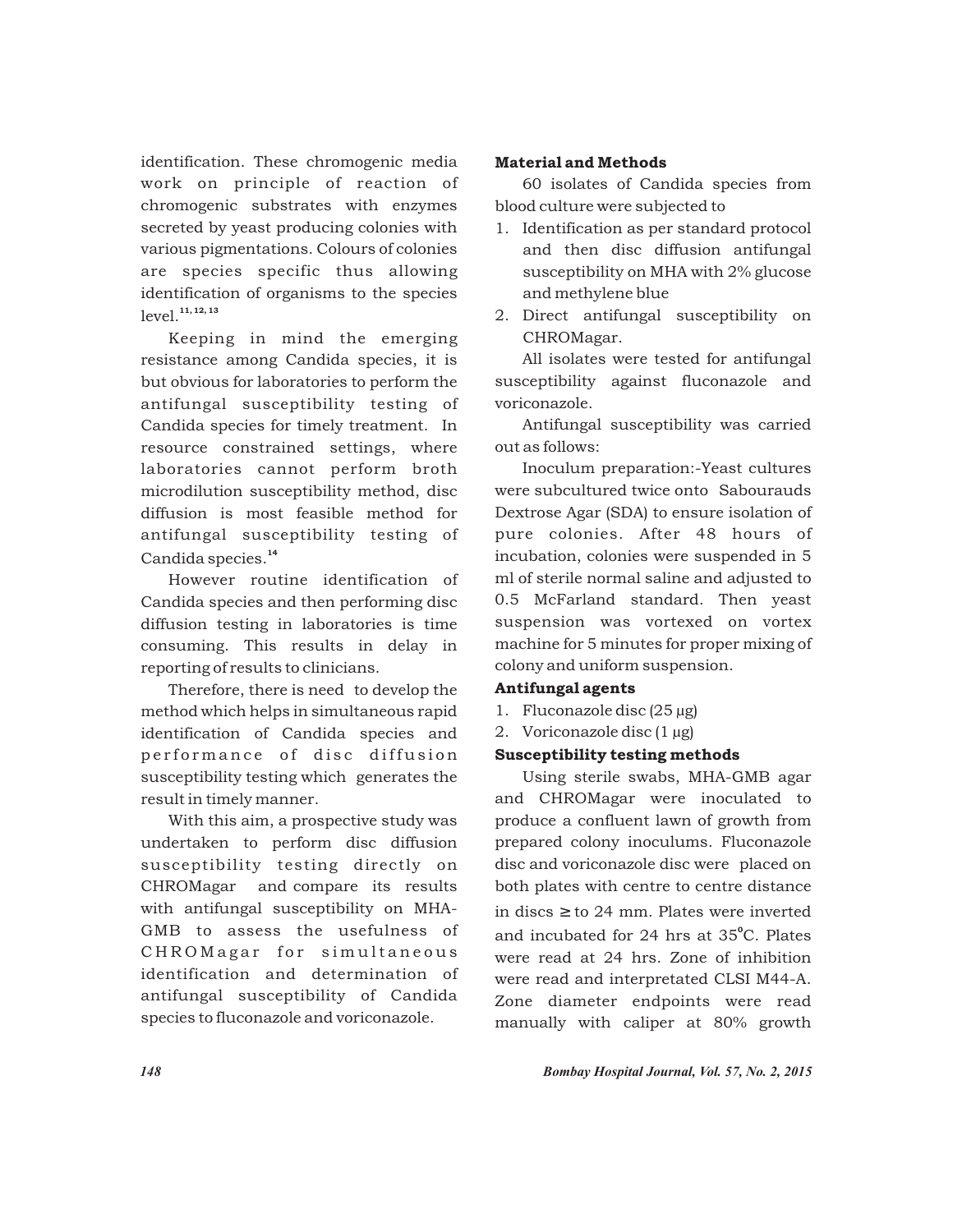inhibition. The interpretive criteria for fluconazole was susceptible (zone diameter of 19 mm); susceptible dose dependent (zone diameter of 15 to 18 mm) and resistant (zone diameter of 14 mm). Interpretative criteria used for voriconazole was susceptible (zone diameter of 17 mm); susceptible dose dependent (zone diameter of 14 to 16 mm) and resistant (zone diameter of 13 mm).

Statistical method: Categorical interpretative agreement was found out by the method of least squares.

#### Results

60 Candida species isolated from blood culture were included in the study. All Candida isolates were grown on CHROMagar with distinct colour and thus helped in identification of different candida species.

Of 60 candida species included, 27 were C.albicans and 33 were Non albicans Candida. The distribution of Non albicans Candida was as follows:

C. parapsilosis, 15; C. glabrata, 10; C. tropicalis, 6; C. krusei, 2.

Of the 27 C.albicans isolates 21 strains were susceptible, 3 were susceptible dose dependent and 3 were resistant to fluconazole on MHA-GMB agar while 19 strains were susceptible, 4 were susceptible dose dependent and 4 were resistant to fluconazole on CHROMagar Candida. 2 C.albicans strains which were susceptible to voriconazole on MHA-GMB were resistant on CHROMagar. Of 15 strains of C. parapsilosis, 13 were susceptible and 2 were resistant to fluconazole on MHA-GMB agar while 12 were susceptible, 1 was susceptible dose dependent and 2 were resistant to fluconazole on CHROMagar. All 15 strains were susceptible to voriconazole both on MHA-GMB agar and CHROMagar. 4 strains of C.glabrata were resistant to fluconazole on MHA-GMB agar and CHROMagar while 7 strains of C.glabrata were sensitive to Voriconazole on MHA-GMB agar and 6 strains were susceptible, 2 were susceptible dose dependent and 2 were resistant to voriconazole on CHROMagar. Of 6 strains of C.tropicalis, 5 were susceptible to fluconazole and all 6 were susceptible to voriconazole on MHA-GMB agar. 1 strain of C.tropicalis was susceptible dose dependent to fluconazole and 1 strain resistant to voriconazole on CHROMagar. 2 strains of C.krusei were sus ceptible to fluconazole and voriconazole on MHA-GMB agar as well as CHROMagar.

*Table 1: Antifungal susceptibility of Candida strains to Fluconazole and Voriconazole on MHA-GMB and CHROMagar by disc diffusion method*

| <b>Species</b><br>(No. of<br>isolates) | Method                         | Fluconazole<br>(No. of<br>isolates) |                                  |                                  | Voriconazole<br>(No. of<br>isolates) |                          |                                  |
|----------------------------------------|--------------------------------|-------------------------------------|----------------------------------|----------------------------------|--------------------------------------|--------------------------|----------------------------------|
|                                        |                                | S                                   | SDD                              | R                                | S                                    | <b>SDD</b>               | R                                |
| C.albicans(27)                         | MH-GMB<br><b>CHROM</b><br>agar | 21<br>19                            | 3<br>4                           | 3<br>4                           | 27<br>25                             | $\Omega$<br>$\Omega$     | 0<br>$\overline{2}$              |
| C.parapsilosis<br>(15)                 | MH-GMB<br><b>CHROM</b><br>agar | 13<br>12                            | 0<br>1                           | $\overline{2}$<br>$\mathfrak{p}$ | 15<br>15                             | $\Omega$<br>$\Omega$     | $\mathbf{0}$<br>$\Omega$         |
| C.glabrata (10)                        | MH-GMB<br><b>CHROM</b><br>agar | 4<br>4                              | $\overline{2}$<br>$\overline{2}$ | $\overline{4}$<br>$\overline{4}$ | $\overline{7}$<br>6                  | 1<br>2                   | $\overline{2}$<br>$\overline{2}$ |
| C.tropicalis (6)                       | MH-GMB<br><b>CHROM</b><br>agar | 5<br>4                              | 0<br>1                           | 1                                | 6<br>5                               | $\mathbf{0}$<br>$\Omega$ | 0                                |
| C.krusei (2)                           | MH-GMB<br><b>CHROM</b><br>agar | $\overline{2}$<br>$\overline{2}$    | 0<br>0                           | $\Omega$<br>$\Omega$             | $\overline{2}$<br>$\overline{2}$     | $\Omega$<br>$\Omega$     | $\mathbf{0}$<br>0                |

S-Susceptible, SDD-Susceptible Dose Dependent, R-Resistant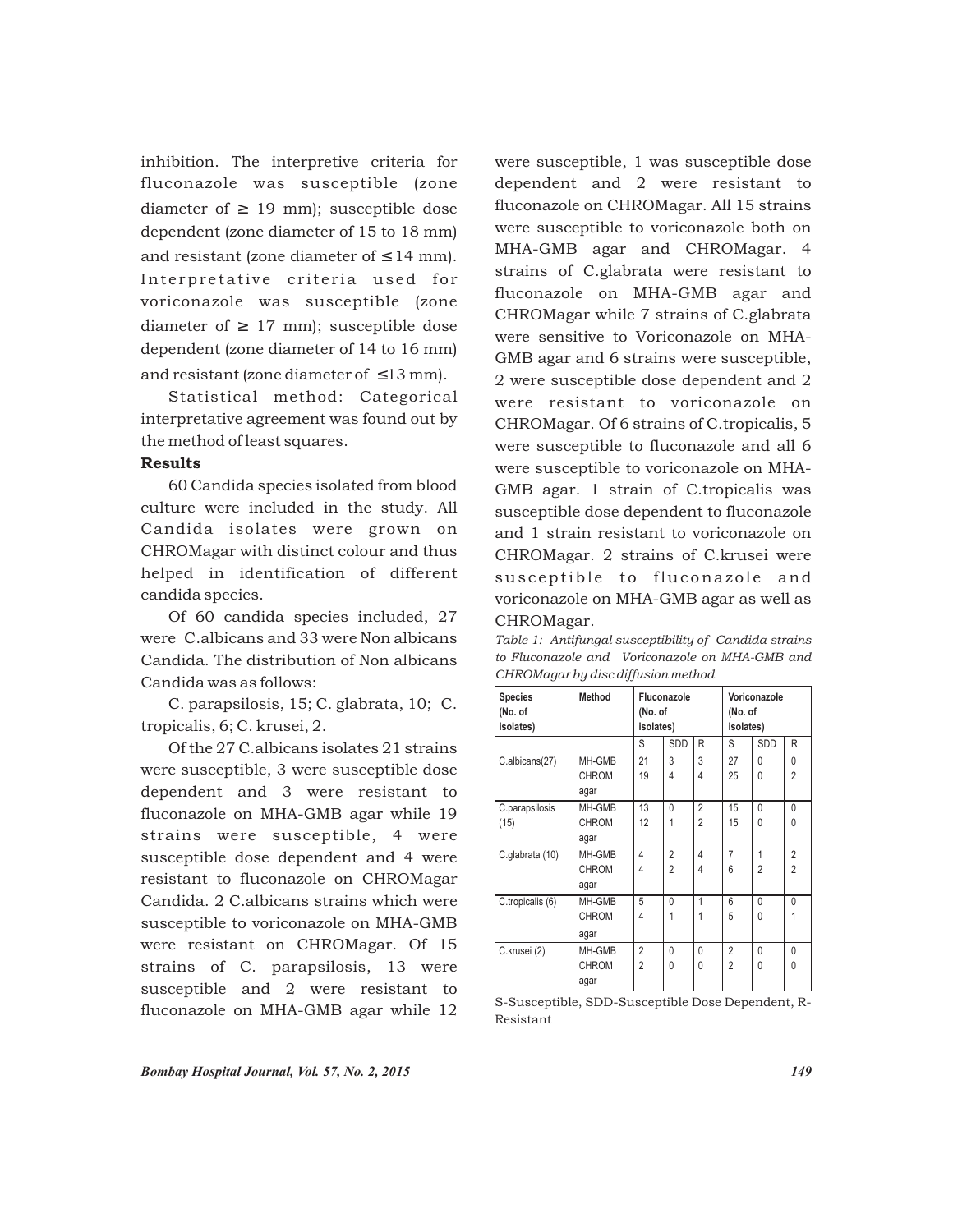Disc diffusion test performed on CHROMagar showed strong correlation for both fluconazole and voriconazole with the test performed on MH-GMB agar. Not much difference occurred between different species of Candida. Overall agreement between the two methods for fluconazole was 91.66% and for voriconazole was 93.33%.

Within different Candida species, categorical agreement for C.albicans was 88.89% and 92.59% for fluconazole and voriconazole respectively. Non albicans Candida showed 93.94% categorical agreement both for fluconazole and voriconazole.

| Table 2: Categorical interpretative agreement for disc |  |
|--------------------------------------------------------|--|
| diffusion Between MHA-GMB and CHROMagar                |  |

| Organisms        | Agents       | Percentage | No. of Errors |              |              |  |
|------------------|--------------|------------|---------------|--------------|--------------|--|
| (No of isolates) |              | Agreement  |               |              |              |  |
|                  |              |            | Minor         | Major        | Very         |  |
|                  |              |            |               |              | Major        |  |
| C.albicans (27)  | Fluconazole  | 88.89%     | $2(7.40\%)$   | $1(3.70\%)$  | $\Omega$     |  |
|                  | Voriconazole | 92.59%     | $\Omega$      | $2(7.40\%)$  | $\mathbf{0}$ |  |
| C.parapsilosis   | Fluconazole  | 93.33%     | 1(6.67%)      | $\mathbf{0}$ | 0            |  |
| (15)             | Voriconazole | 100%       | 0             | $\mathbf{0}$ | 0            |  |
| C.glabrata (10)  | Fluconazole  | 100%       | $\mathbf{0}$  | $\mathbf{0}$ | $\mathbf{0}$ |  |
|                  | Voriconazole | 90%        | $1(10\%)$     | $\mathbf{0}$ | 0            |  |
| C.tropicalis (6) | Fluconazole  | 83.33%     | 1(16.67)      | $\mathbf{0}$ | 0            |  |
|                  | Voriconazole | 83.33%     | $\mathbf{0}$  | 1(16.67%)    | $\mathbf{0}$ |  |
| C.krusei (2)     | Fluconazole  | 100%       | $\mathbf{0}$  | 0            | 0            |  |
|                  | Voriconazole | 100%       | $\Omega$      | $\Omega$     | $\mathbf{0}$ |  |
| Total (60)       | Fluconazole  | 91.66%     | 4 (6.67%)     | 1(1.67%)     | $\mathbf{0}$ |  |
|                  | Voriconazole | 93.33%     | 1(1.67%)      | 3(5%)        | 0            |  |
| Non albicans     | Fluconazole  | 93.94%     | $2(6.06\%)$   | $\Omega$     | $\Omega$     |  |
| Candida (33)     | Voriconazole | 93.94%     | $1(3.03\%)$   | $1(3.03\%)$  | $\mathbf{0}$ |  |

The zone of inhibition (in millimeters) for fluconazole and voriconazole discs on MH-GMB agar were compared with respective zone diameter from CHROMagar at 24 hours.

Very major errors were classified as susceptible by disc diffusion taken from CHROMagar and resistant when cultured from MH-GMB agar. Major errors were classified as resistant by disc diffusion on CHROMagar and susceptible by MH-GMB agar. Minor errors occurred when the result of one isolate was susceptible or resistant and that of the parallel isolate was susceptible dose dependent.

In the present study, overall error on CHROMagar was 6.67% minor and 1.67% major error for fluconazole while 1.67% minor and 5% major error for voriconazole. Within different candida species, C.albicans showed 7.40% minor error and 11.10% major error. Non albicans Candida showed 9.09% minor error and only 3.03% major error. Not a single instance of very major error noticed in present study.

### **Discussion**

The present study aims to find out the usefulness of CHROMagar for identification and determination of antifungal susceptibility of Candida species simultaneously.

In present study, all 60 Candida isolates gave distinct colour on CHROMagar and thus helped in identification of Candida species. Horvath  $et al<sup>15</sup>$  also reported similar finding. Grace L et al<sup>11</sup> reported  $78%$  identification of Candida isolates. This might be due to direct subculture of positive blood culture bottle on CHROMagar. Lynn L et al<sup>4</sup> reported that C. albicans, C. glabrata, C. krusei, and C. tropicalis, were readily identifiable on CHROMagar. The use of CHROMagar considerably reduced not only the reporting time but also the laboratory costs as it allowed rapid identification of clinically important

*150 Bombay Hospital Journal, Vol. 57, No. 2, 2015*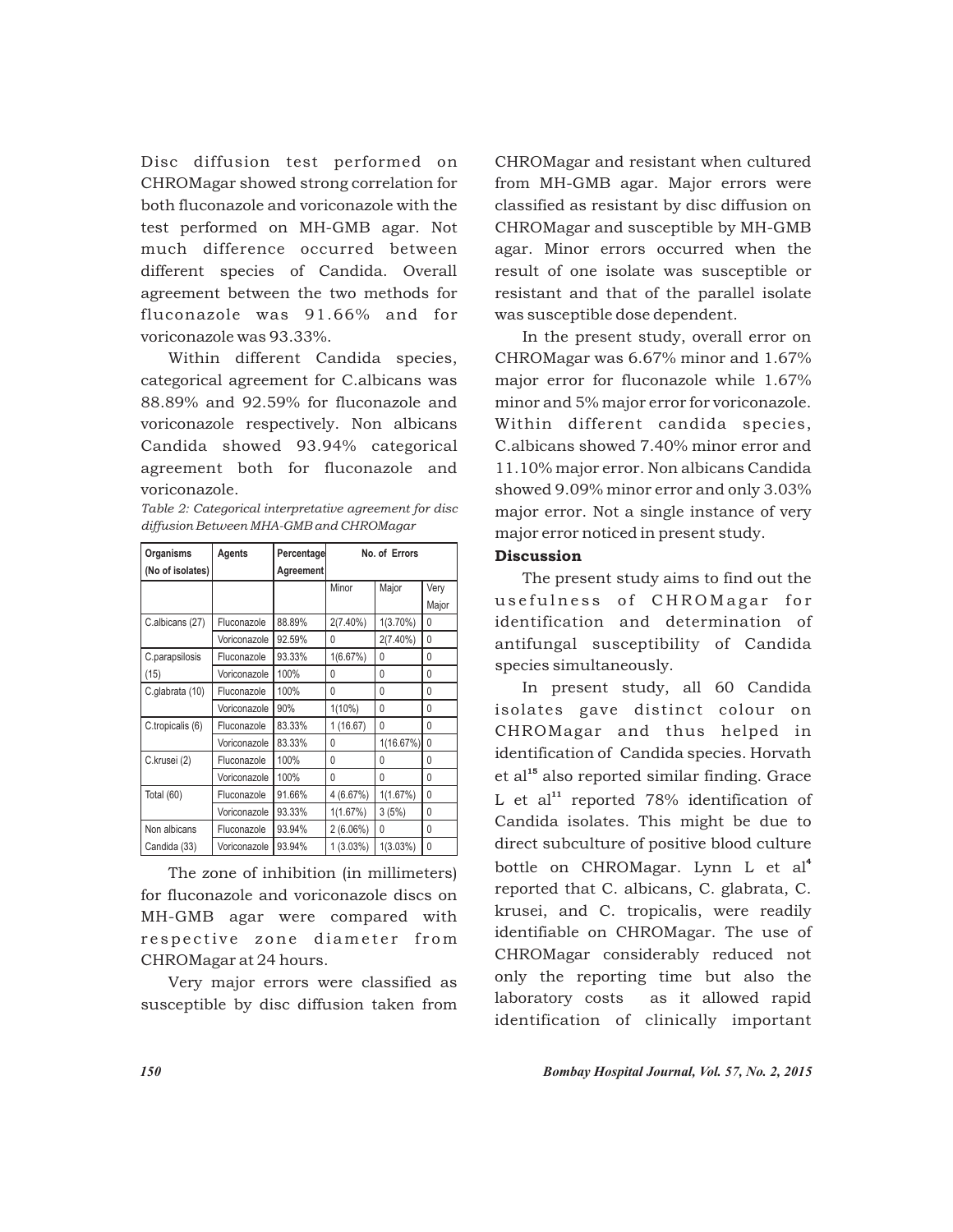## Candida.<sup>16,17</sup>

Present study demonstrated that disc diffusion testing can be performed on CHROMagar using the CLSI M44-A method. Categorical agreement between MHA-GMB and CHROMagar was 92% for fluconazole and 94% for voriconazole. Michael Klevayet al<sup>14</sup> showed that categorical agreement between potato dextrose agar (PDA) and CHROMagar was 95% for fluconazole and 98% for voriconazole. In present study, there was not much difference in the categorical agreement between MHA-GMB and CHROMagar for C.albicans and Non albicans Candida.

We have reported 6.67% minor and 1.67% major error for fluconazole while 1.67% minor and 5% major error for voriconazole. The zone of inhibition is distinct in the conventional Kirby-Bauer method for bacterial antibiotic susceptibility testing while predominant reduction of growth is required for reading zone of inhibition in case of yeast antifungal susceptibility testing. Thus reading the zone of inhibition around the antifungal disc is quite difficult at times and subjective thus giving rise to minor errors.<sup>10</sup>

Many authors showed that there was 80% correlation between results of disc diffusion antifungal susceptibility testing and CLSI M27-A broth microdilution reference method. $18,19,20$  This argue well for major error occurring in our study between the result of MHA-GMB and CHROMagar. However Grace L et al<sup>11</sup> proposed that major errors can be resolved by extending the incubation time to 48

hours. Further studies need to be conducted to establish the observation proposed by Grace L et al.

Therefore, performing disc diffusion testing on CHROMagar directly helps in identification of Candida to the species level as well as provide antifungal susceptibility pattern simultaneously. This will also provide valuable information to clinicians to decide appropriate antifungal therapy and thereby decrease patient morbidity and mortality in invasive yeast infections.

#### References

- 1. Rangel-Frausto, M. S., T. Wiblin, H. M. Blumberg, L. *et al.* National epidemiology of mycoses survey (NEMIS): variations in rates of bloodstream infections due to Candida species in seven surgical intensive care units and six neonatal intensive care units. *Clin. Infect. Dis* 1999; 29:253-58.
- 2. Beck-Sague, C. M., W. R. Jarvis, and the National Nosocomial Infections Surveillance System. Secular trends in the epidemiology of nosocomial fungal infections in the United States, 1980-1990. *J. Infect. Dis.* 1993; 167: 1247- 251.
- 3. Gloria M.Gonzalez, Mariana Elizondo, Jacobo Ayala. Trends in species distribution and susceptibility of blood stream isolates of candida collected in Monterrey, Mexico, to seven antifungal agent : results of a 3-year (2004 to 2007) Surveillance study. *Journal of clinical microbiology* 2008;46(9): 2902-905.
- 4. Lynn L. Horvath, Duane R. Hospenthal, Clinton K. Murray, David P. Dooley. Direct Isolation of Candida spp. from Blood Cultures on the Chromogenic Medium CHROMagar Candida. *Journal of clinical microbiology* 2003; 41 (6): 2629-632.
- 5. ShunjiTakakura, Naoko Fujihara, Takashi Saito, *et al.* National surveillance of species distribution in blood isolates of Candida species in Japan and their susceptibility to six antifungal agents including voriconazole and micafungin. *Journal of Antimicrobial Chemotherapy* 2004; 53: 283-89.

*Bombay Hospital Journal, Vol. 57, No. 2, 2015 151*